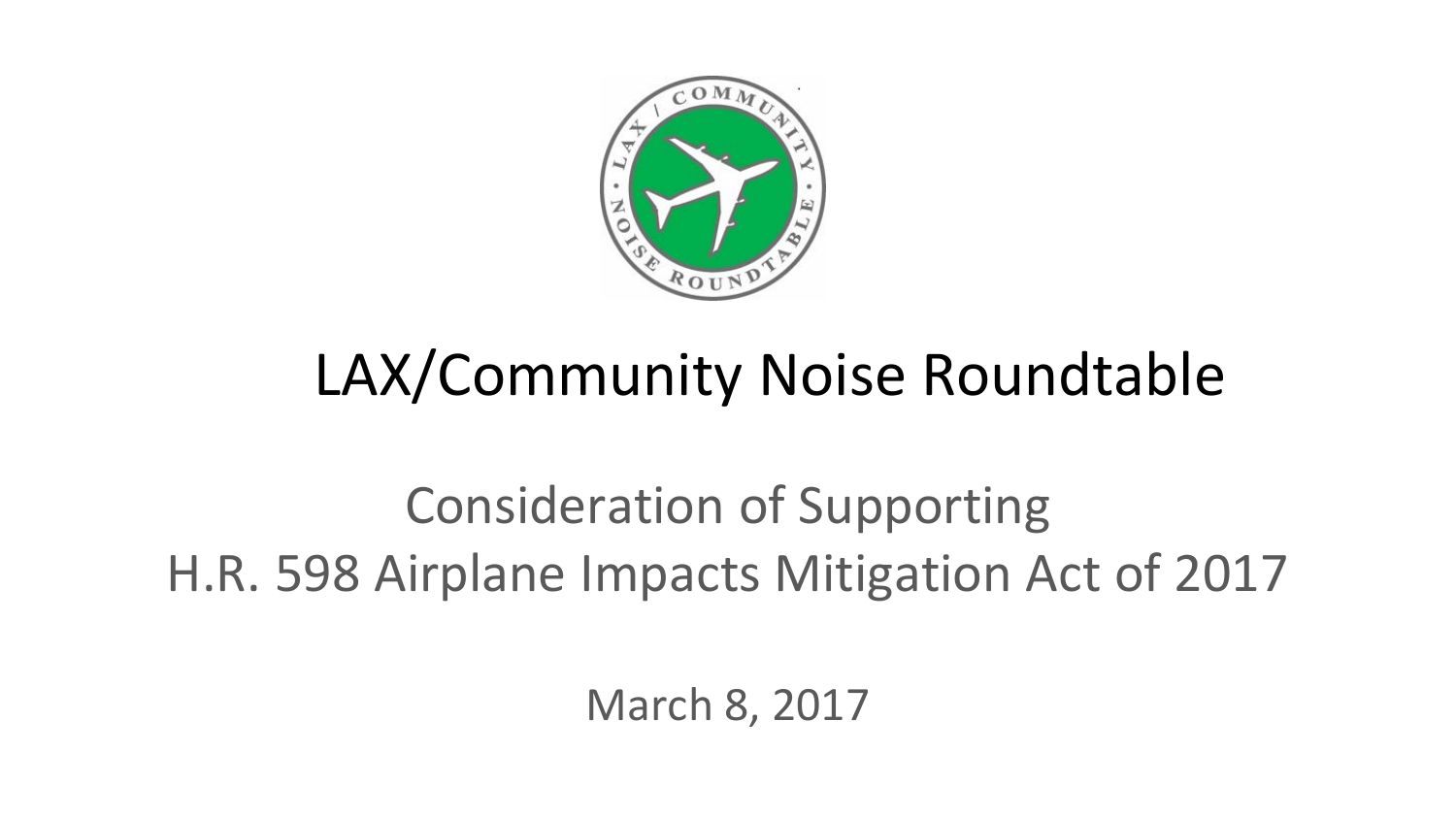

On January 20, 2017, Congressman Stephen F. Lynch (D-Boston) and 18 co-sponsors introduced H.R. 598, the Airplane Impacts Mitigation (AIM) Act of 2017

Within 180 days of its passage:

• ". . . the AIM Act requires the FAA Administrator to enter into an agreement with a reputable and independent school of public health to conduct a study of the health impacts of airplane flights on residents exposed to a range of noise and air pollution levels from such flights, including asthma exacerbation, sleep disturbance, stress, and elevated blood pressure."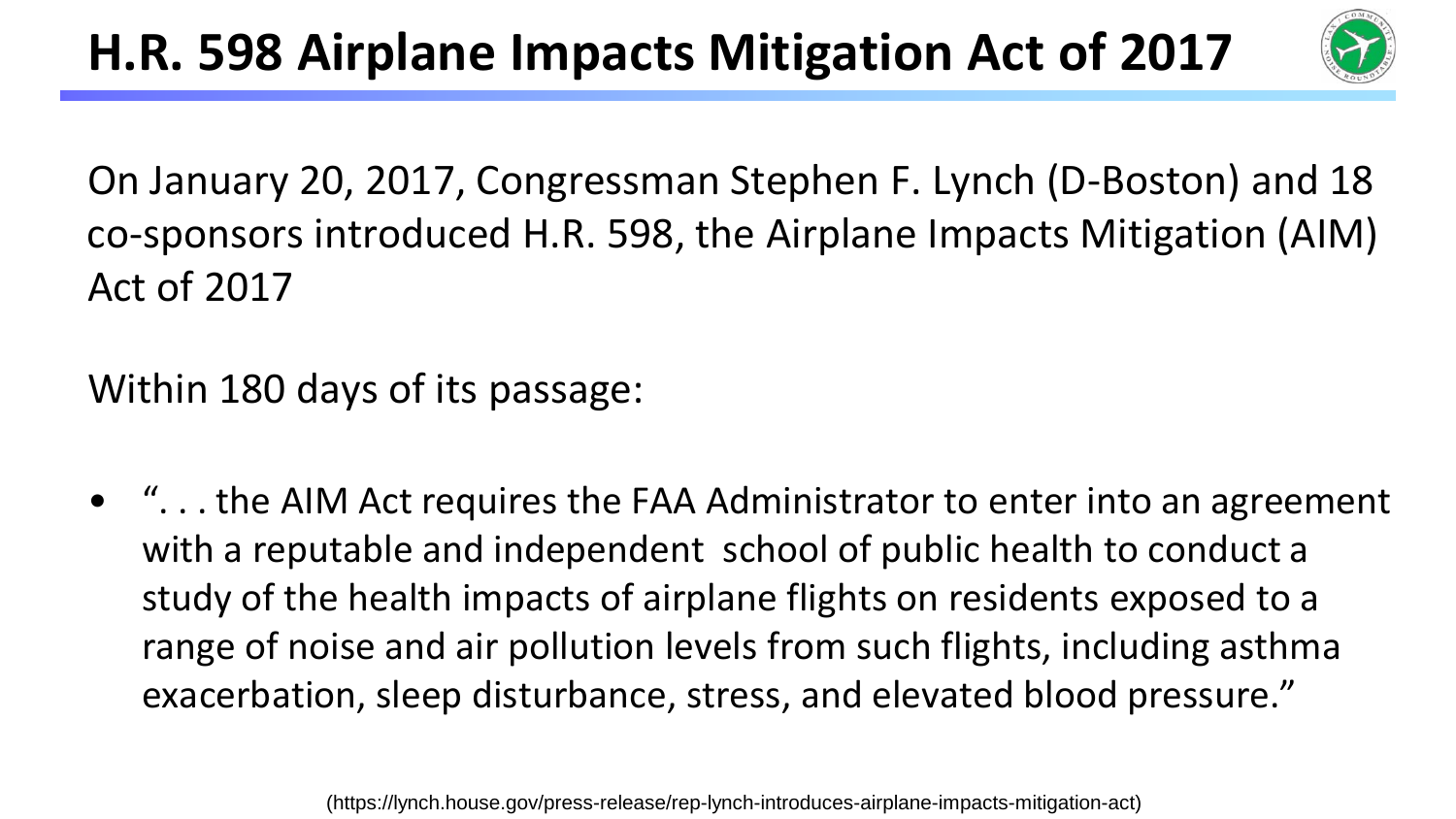## **H.R. 598 Airplane Impacts Mitigation Act of 2017**



- "The study will focus on residents living partly or wholly within the land area underneath the flight paths most frequently used by aircraft flying including during takeoff or landing at an altitude lower than 10,000 feet. It will consider only those health impacts that manifest during the physical implementation of the NextGen RNAV program."
- ". . .the AIM Act mandates that the study will focus on residents in Boston, Chicago, New York, the Northern California Metroplex region, Phoenix, and up to three additional cities."

#### **The AIM Act provides an opportunity for the LAX Roundtable to express its interest in having the Los Angeles Region included as one of the "three additional cities" in the study**

(https://lynch.house.gov/press-release/rep-lynch-introduces-airplane-impacts-mitigation-act)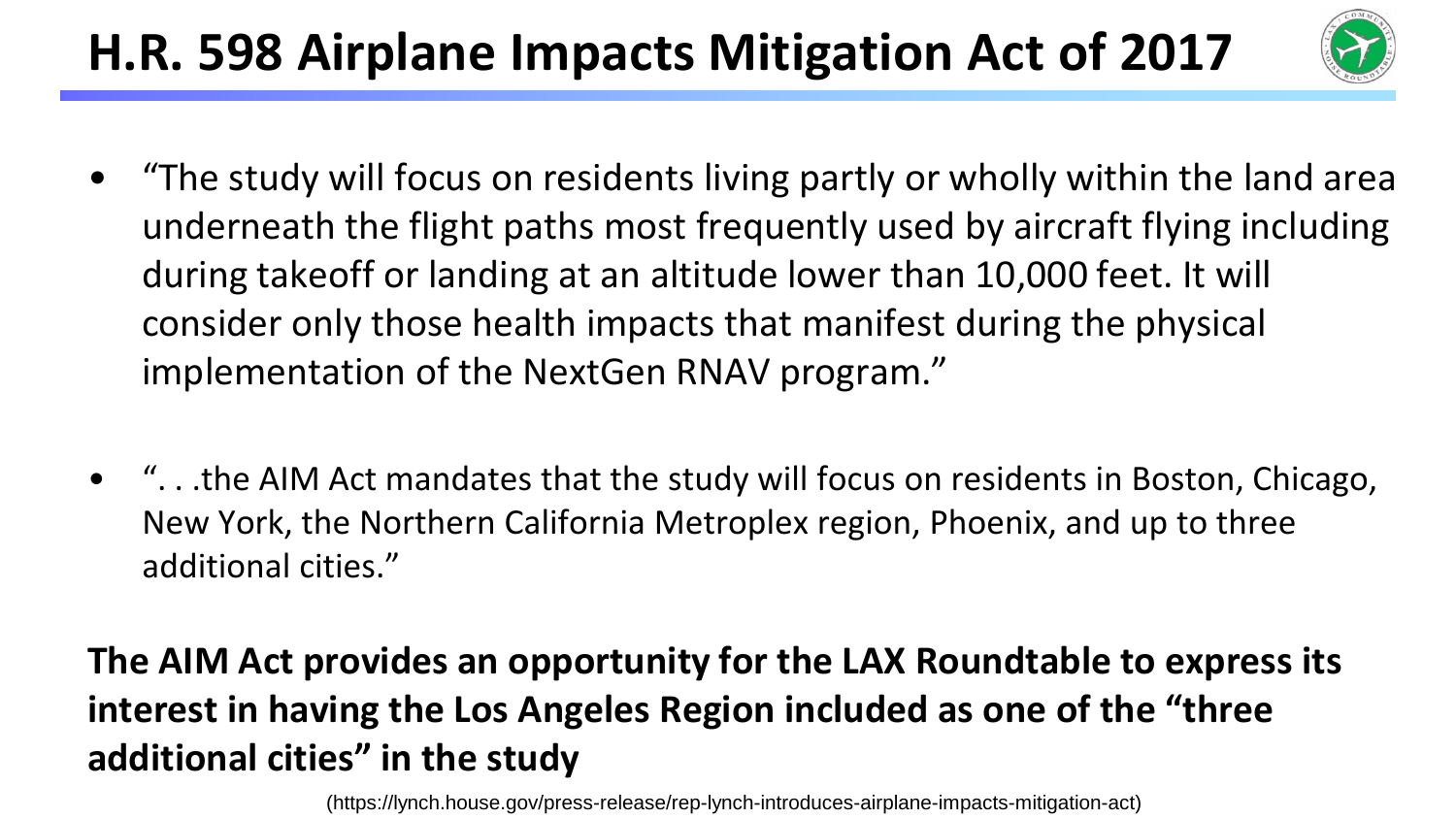

- H.R. 598 has been referred to the House Committee on Transportation and Infrastructure
- An identical bill, H.R. 5075, was introduced by Congressman Lynch and Members of the Quiet Skies Caucus on April 20, 2016
- H.R. 5075 died in Committee last year
- H.R. 598 restarts the process for 2017
- The Chairman of the House Committee on Transportation and Infrastructure, Bill Schuster (PA-R), determines if the bill moves forward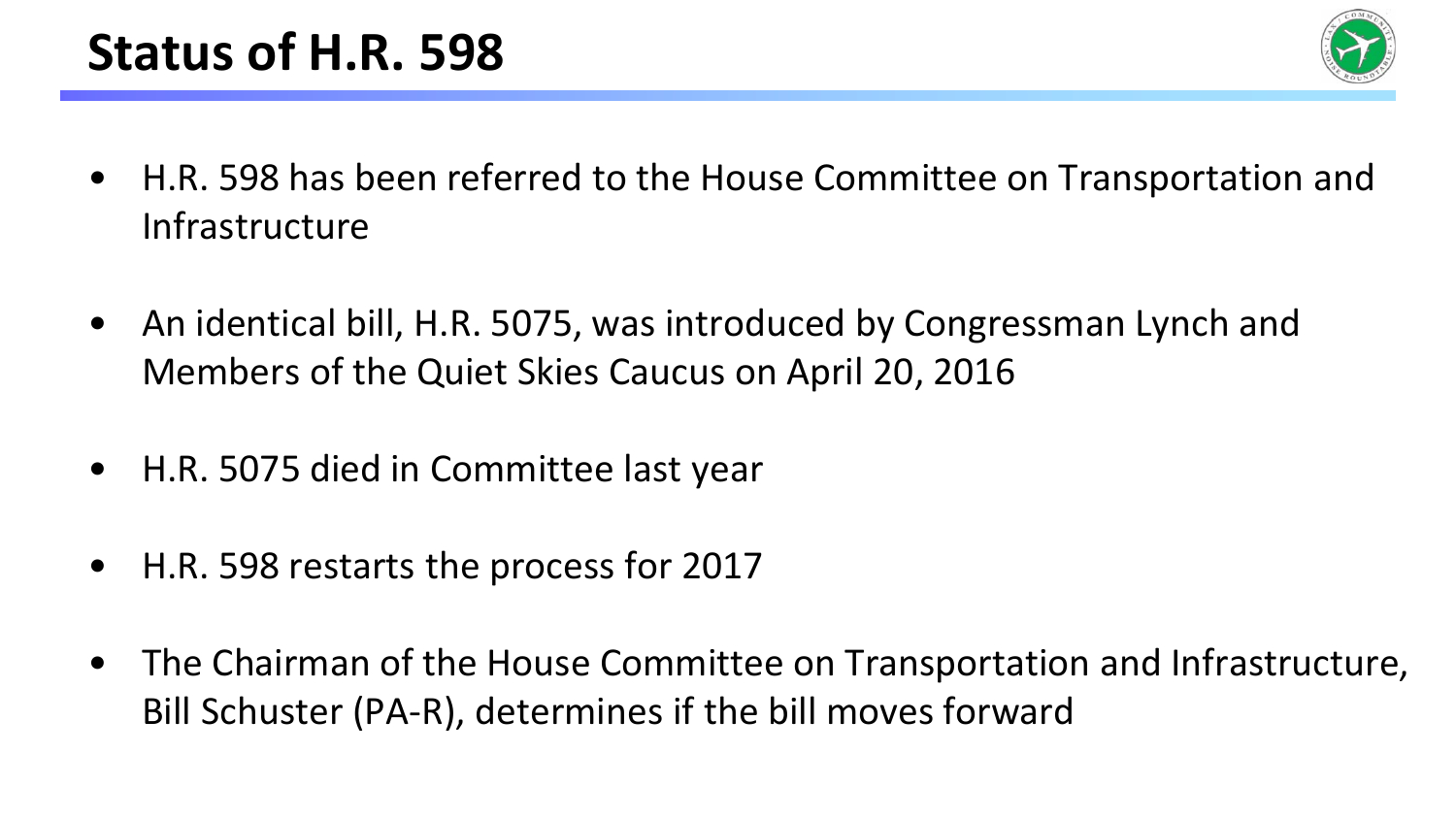# Why Should the Roundtable Support the Aim Act?



- The Roundtable has a 17-year history of proactively addressing concerns of Los Angeles-area residents affected by noise from aircraft operating to and from LAX
- The Roundtable has recently fielded inquiries regarding altered flight paths and aircraft altitudes and is concerned about the potential effects of the Southern California Metroplex on Los Angeles-area residents
- The Roundtable has kept abreast of similar changes in aircraft flight tracks resulting from the Northern California Metroplex and seeks to avoid similar community impacts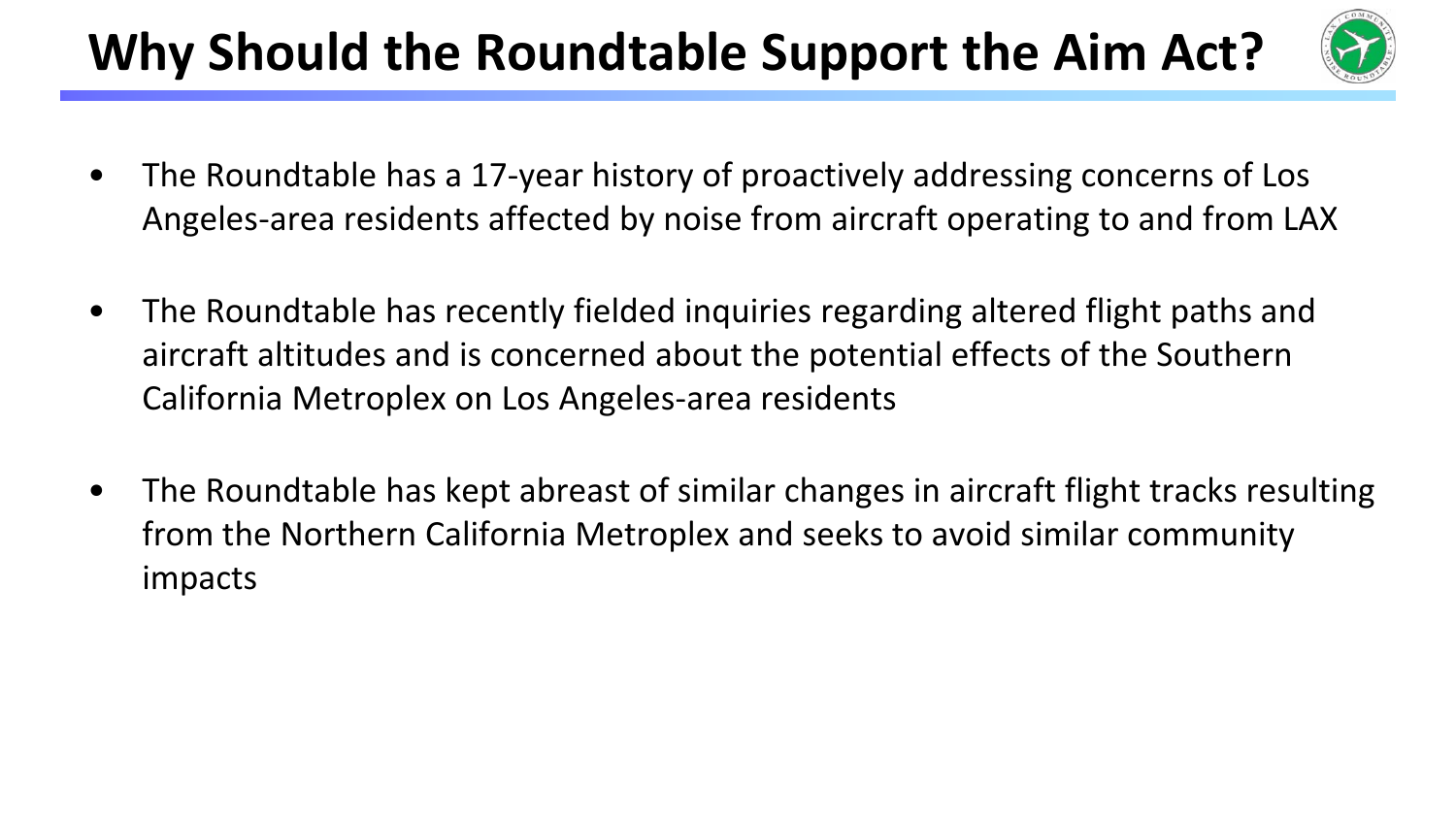# Why Should the Roundtable Support the Aim Act?



- The results of the Health Impacts Study may help the FAA make better informed decisions when planning future changes in flight procedures over densely populated areas such as the Los Angeles Region
- This action is supported by the following Roundtable Work Program Items:
	- A1. FAA Southern California Airspace Redesign Project (became Metroplex)
	- A7. Extended Downwind Approach (potential Metroplex-related benefits)
	- C3. Briefings on Relevant Legislative and Regulatory Actions by International, Federal, and State Agencies (the Roundtable has supported numerous pieces of beneficial noise legislation)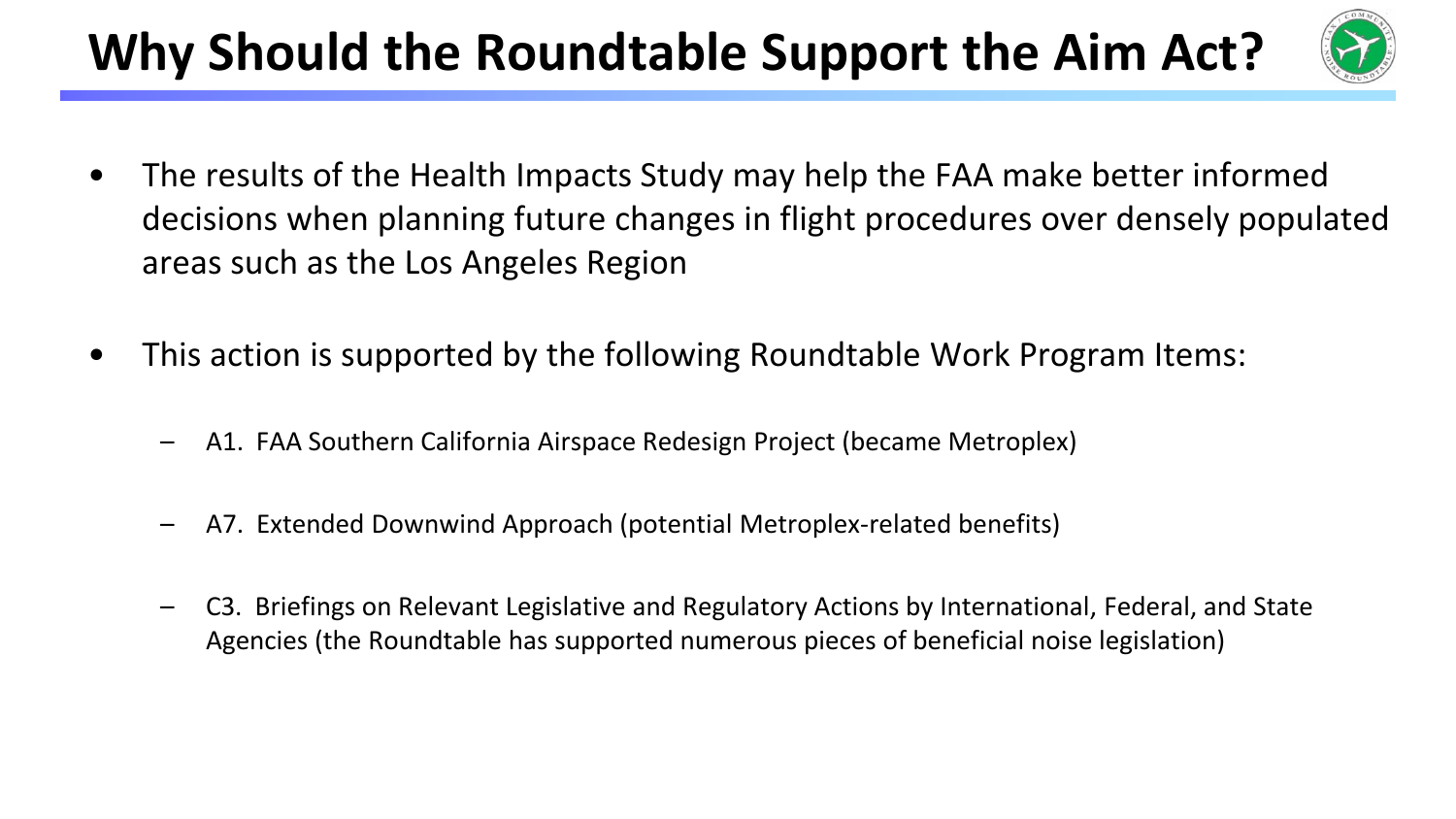### **Recommended Roundtable Actions**



- Send a letter to Chairman Schuster and the Members of the Transportation and Infrastructure Committee
	- Endorsing and supporting the bill's passage
	- Requesting that the bill be amended to identify the Los Angeles Region as one of the three additional areas in the study
	- Copying the 18 co-sponsors of the bill